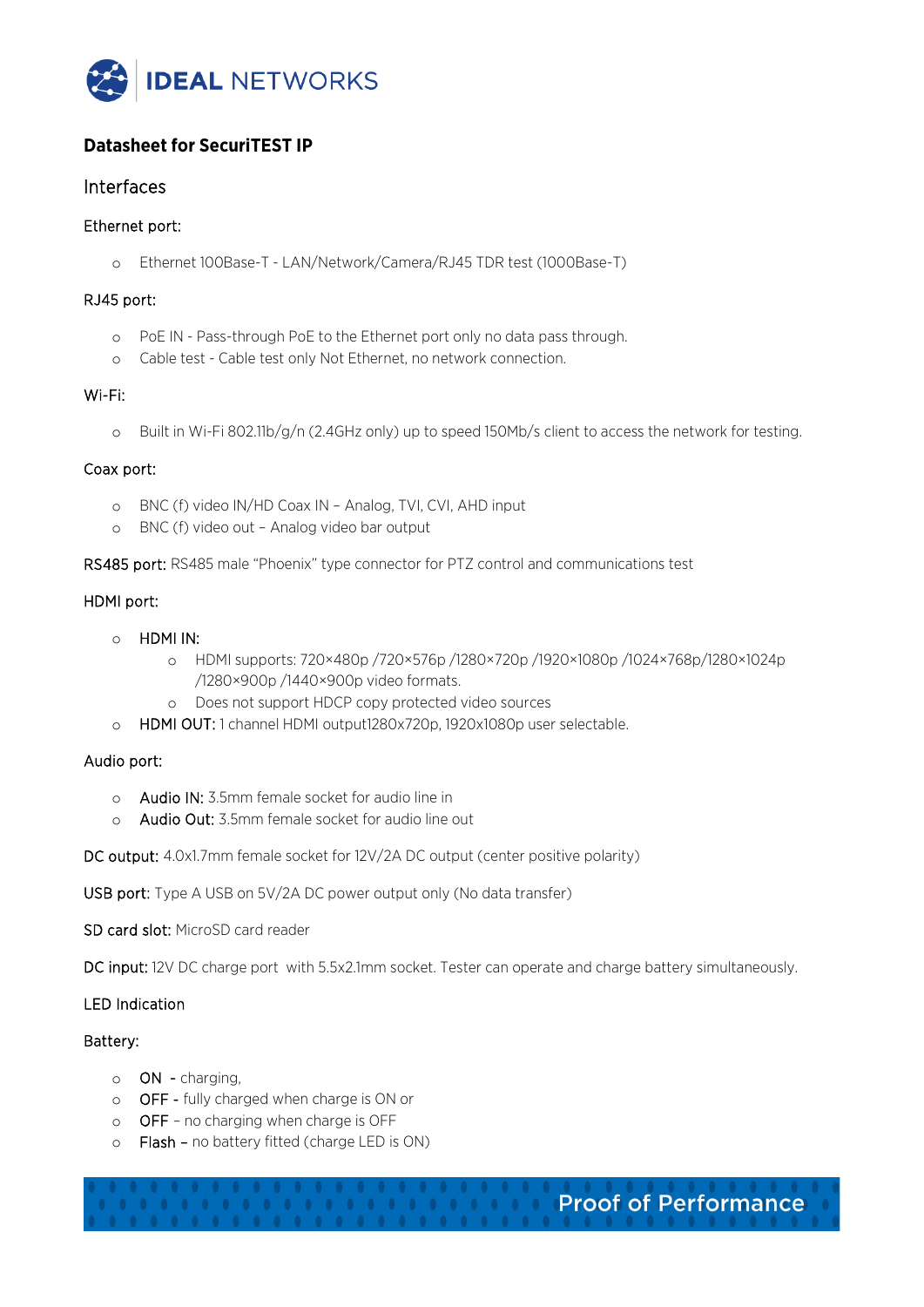

# Charge: DC 12V IN is ON

Tx & Rx:

Flash - Tx & Rx data for RS485

ON – Standby (both Tx & Rx ON)

# Test functions

### IP Camera Test:

- o Max video input resolution: 4K (8MP).
- o Codec support: MJPEG, MPEG4, H.264, H.265 (mainstream)
- o ONVIF support: relevant part of profile S,Q,G
- o IP address discovery & assign: auto discover static IP address of direct-connected camera or assign IP address to the camera with dynamic IP address setting ( from internal DHCP server) automatically.
- o Stream support: RTSP (Real Time Streaming Protocol)
- o Non ONVIF and proprietary IP camera support: manual IP address, port and model selection for non ONVIF supported cameras brand including ACTi, AIPU, APD, Axis, Aebell, Arecont Vision, BILL, BM, Bestecher, Bosch, CityTech, CYZ, Changying, Colin, Costar, Dahua , DOZENY, DVO, DVSONE, Devele, Etrovision, FOKO, FORSECU, FS, Finetida, GOLBONG, GREAT, Geovision, Grandeye, HI-SHARP, Hikvision, HISIDE, HZWS, HanbangGaoKe, HawKeye, Hitron, Honewell, HuiSun, hongben, ISEC, Infinova, JETVIEW, JOOAN, JOVISION, JUAN, Jbvideo, JieGao, JingShiKang, KEDACOM, KINPUS, KeJun, KumKang, LEFOUND, LILIN, LanDunSiAn, Longse, MaxxOne, NJBESTWAY, Neitway, OSKA, PN3D, Panasonic, Pelco, PengRunDa, Pinshi, QIDUN, Samsung, SANTACHI, SHIKO,SONY, STJIATU, STYCO, Safer, SecurityTronix, Seeyou, SongXin, Sunell, SuperSight, TBTEC, TIANDY, TP-LINK, TVT, TianLong, TruVue, Uniview, VIDIACNET,VIVOTEK, VSTON,VVS-CCTV, VideoNet, Vista, WAPA, WATCHMAN, WEISKY, Woshida, XiangWei, XinLong, YH, YIDUN, YJX, YSJ, YXAF, YueTian, YunShiAn, ZKTeco, ZLD …
- o PTZ, focus, aperture: Key pad and screen gesture to control of aperture, zoom, focus, pan, tilt.
- o Digital zoom: Up to 20 times (subject to camera availability)
- o Rapid video: One key discovery of active network cameras and access to camera setup and programming via ONVIF.

#### Web browser: Chrome

#### Analog (CVBS) camera test:

- o Video input: 1 channel analog CVBS signal PAL & NTSC auto detection
- o Video level meter: Peak video signal level, Sync signal level, Color, Chroma level measurement
- o Video output: color bar, blue or black full screen in NTSC or PAL formats.
- o Dual window display: CVBS floating on screen and IP camera test results at the same time for analog and IP converter test monitor
- o PTZ control: Supports RS485 control, Baud 600-115200bps, Compatible with more than 30 protocols such as PELCO-D/P, Samsung, Panasonic, Bosch etc. (detail see HD Coax PTZ part)
- o PTZ address scan: auto detect camera's PTZ address
- o PTZ data monitoring: Captures and analyses the command data from PTZ controller. Manual transmit of hexadecimal codes in RS485 for PTZ control testing.

**CONTROL CONTROL CONTROL CONTROL Proof of Performance**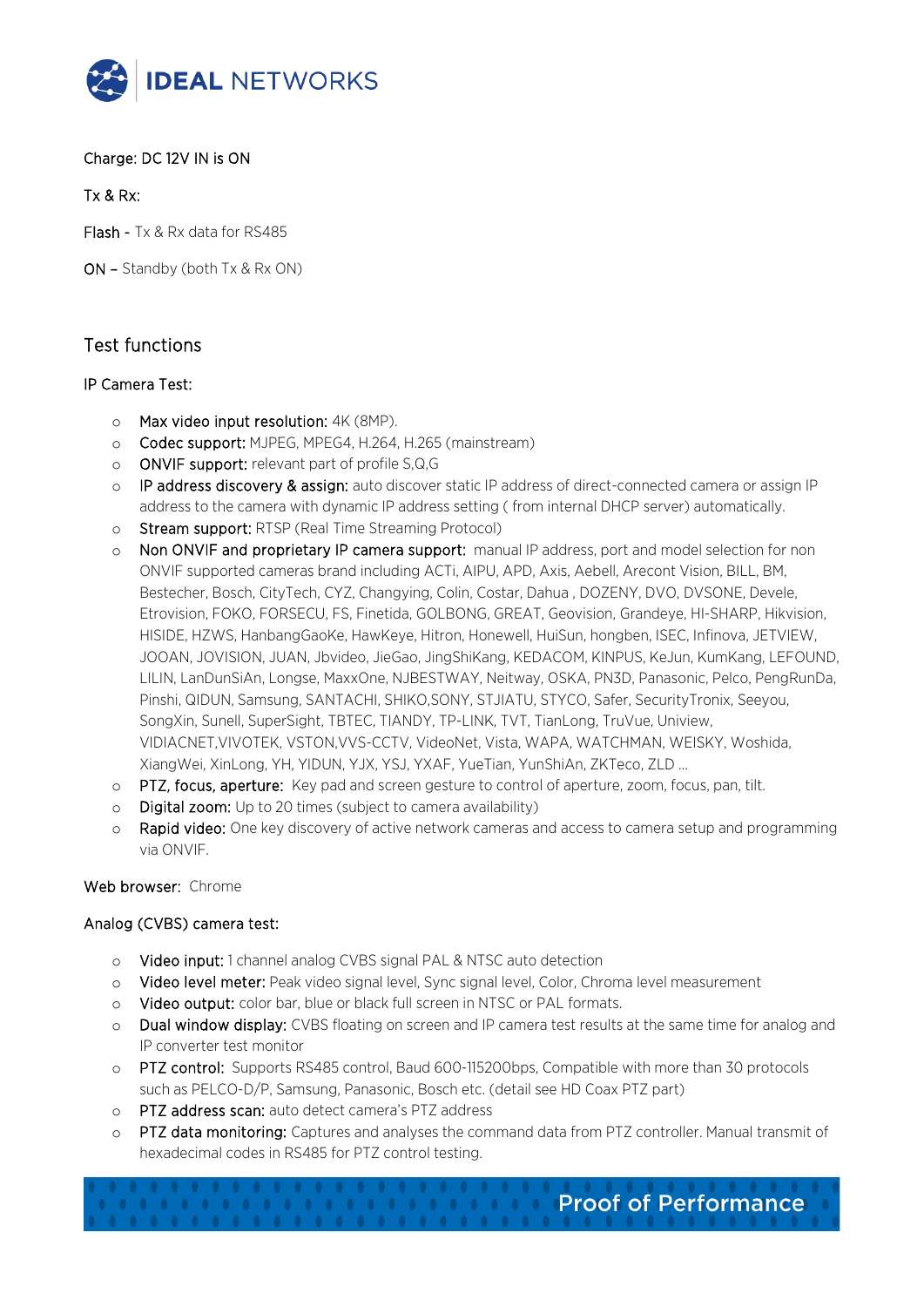

# HD Coax (TVI, CVI, AHD) camera test:

- o TVI: 8MP (4K) 3840 x 2160 15 fps, 5MP 2592 x 1944P 12.5/20 fps, 4MP 2688 x 1520P 15fps; 2560 x 1440P 15/25/30 fps, 3MP 2048 x 1536P 18/25/30 fps, 2MP (1080P) 1920 x 1080P 25/30 fps, 720P 1280 x 720P 25/30/50/60 fps, UTC control/ call OSD menu
- o CVI: 8MP (4K) 3840 x 2160 12.5/15 fps, 4MP 2560x1440P 25F/30 fps, 1080p 1920 x 1080P 25/30 fps, 720p 1280 x 720P 25/30/50/60fps, UTC control d call OSD menu
- o AHD: 5MP 2592 x 1944P 12.5/20 fps, 4MP 2560x1440P 15/25/30 fps, 3MP 2048x1536P 18/25/30 fps, 1080p 1920x1080P 25/30fps,720P 1280x720P 25/30 fps ,UTC control d call OSD menu
- o Images: Snapshot/view, video record/play, screenshot
- o PTZ control:

# Port type - UTC Coaxitron<sup>®</sup>:

- **PTZ Address, pan speed, tilt speed, set & recall position**
- Menu arrows control with address
- Port type RS485:
	- Protocol: ALEC, AD168(M-B), Bosch OSRD, CBC, DAT-SD, DH-YTC06, Fastrax, HD600, Hikvision, Kalatel ASC, LC-NEW, LG-MULTIX, Lilin-FAST, Lilin-MLP2, Minking A01, Minking B01, Molynx, Panasonic, Pelco D, Pelco P, Samsung, Samsung SPD, SIEMENS, SONY-EVI, Santachi, TeleEye DM2, Vcltp, Vicon, WV-CS850, YAAN, YAAN-0, YAAN-1
	- Baud rate: 150, 300, 600,1200,2400,4800,9600,19200, 38400,115200
	- Address, Pand & Tilt speed, Position set & Recall
- o Zoom: Key pad control manual & digital (5x max)

### Power output:

- o PoE: DC48V PoE/PoE+, 24W max
- o DC 12V: DC12V/2A power for IP & analog cameras
- o DC 5V: DC5V 2A power output via USB to charge portable devices

# PoE & Voltage test

- o PoE IN: voltage, power and pins used
- o LAN/Network: voltage, power and pin used
- o 12V DC IN: voltage, power consumed (operating and charging power consumption)
- o 12V DC OUT: voltage, power consumed by attached device
- o PoE link check: PD (Powered Device) port on cable Tracer/Remote Test's PoE status of link and pairs used with LED indicators for 12,36 or 45,78 pins.

# Ethernet cable test:

- o Twisted-pair test: Reports: straight, crossed-pair, open, short and cross-over (MDI-MDIX) with Tracer/Remote.
- o RJ45 TDR test: Length 180m (max), Resolution +/-1m; estimated attenuation (dB/100m or dB/100feet) with good, poor and bad color status; reflection %; impedance (Ω); delay skew (when connected to 1000Mb/s network device only), pin number with pair length. Continuous and single test mode.
- o Digital Tone generator: 4 different tone selections for cable tracing.
- o Cable trace: Trace and locate cables with the included Tracer/Remote. Digital tone technology eliminates electrical noise/hum associated with traditional analog tracing probes. Eight (8) volume levels,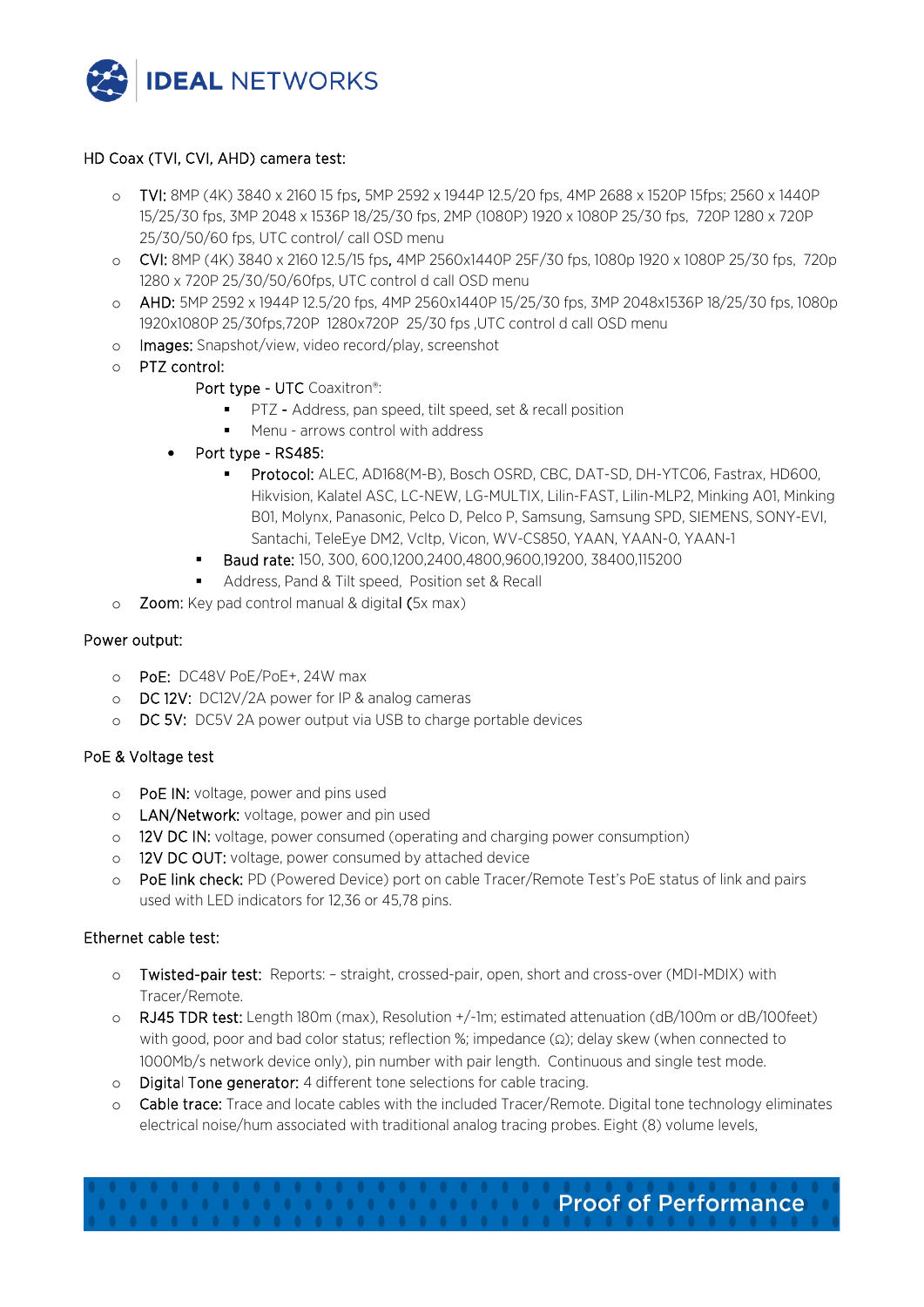

headphone jack for use in noisy environments, non-conductive tip to prevent short circuits and integrated LED flashlight. Requires 2 x 1.5V AAA (LR03) batteries (not included).

#### IP Network test:

- o Traffic monitoring: real-time upstream/downstream bandwidth histogram, tester IP address and link speed and full/half-duplex condition.
- o Ping: Local & destination IP address, packet size, number of ping tests and inter-packet delay.
- o IP Scan: Scan for active devices within selected IP address range (subnet). Scan selected IP address for available TCP/UDP port services.
- o Port flash: Flash the link LED on of the switch to visually identify the port to which SecuriTEST IP is connected.
- o DHCP Server: Fully configurable DHCP server to allow dynamically configured devices to operate when a network router is not installed. Start/stop IP address range, lease time, connected client list display.
- o Trace Route: Display IP address and delay time of up to 30 hops (routers) between device and target URL/IP address.
- o Available IP: Create list of IP addresses and to scan for availability checking. Tester will scan each address and identify if the address is available or in use by a network device. Use to find available IP addressed when before configuring a new device with a static address.
- o Network IP Scan: Cross-subnet IP scan on any linked network. Lists IP address of devices on multiple subnets compared to IP Scan function which only lists devices on the same subnet as the tester.

#### Media playback/record applications:

- o Video: RTSP player, Video player, VLC
- o Audio: Audio recorder, Audio player

#### Image capture:

- o Capture still image from connected camera (can be attached to test reports).
- o Record video stream from connected camera.
- o Capture current tester screen.

#### Audio:

- o Audio IN: 1 channel audio signal input from camera to record, listen and play via media player or audio recorder/player; 2.5 mm (1/8") connector.
- o Audio OUT: 1 channel audio signal output to monitor audio from cameras with microphone; 2.5 mm (1/8") connector.
- o Speaker: Internal two speakers for system indicators and audio playback from cameras or other media files.

#### Test report (ONVIF only): PDF format with

- o Company/customer project details,
- o Tester information,
	- Serial number/hardware version/firmware version/software version
	- Date/time set
- Date/time of test conducted

**CONTROLLER CONTROLLER STATE Proof of Performance**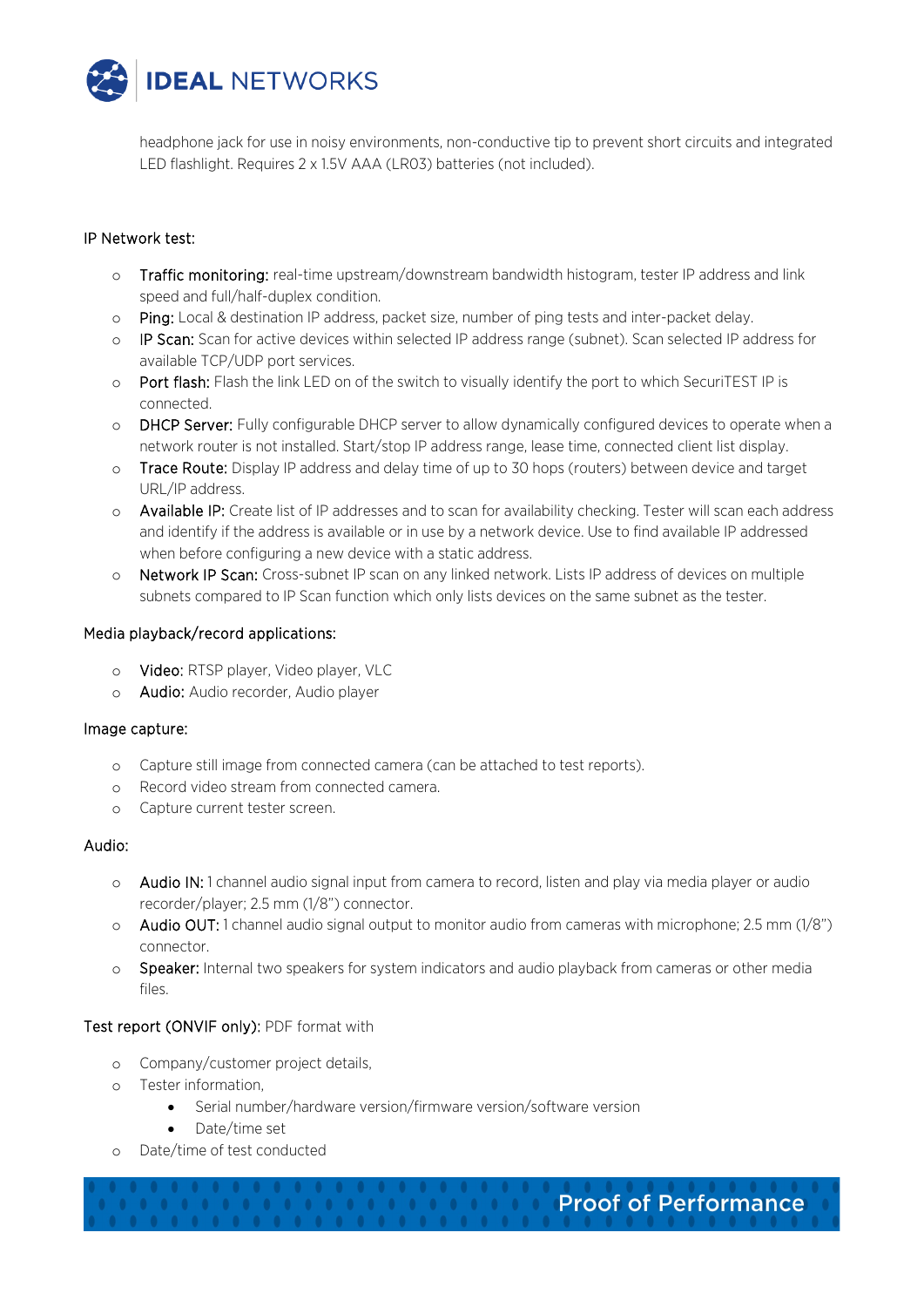

- o Camera manufacturer/model/name/software version/Date & time
- o Camera network configuration,
	- o Link speed and duplex
		- o IP/gateway/DNS/MAC addresses, subnet mask
	- o Dynamic/static configuration
- o Video stream information,
	- o Video resolution
	- o Frame rate
	- o Bit rate
	- o Encoding (CODEC) type
- o Attach up to six (6) video still snapshot images,
- o Operator's notes
- o Attach company/customer logo

Quick Access Shortcut menu: Single button access to eight (8) user-selectable functions

Remote view: View tester screen on other network device using RTSP (Real Time Streaming Protocol).

### Results & upgrade

JOBS: Shortcut to user storage area with folders for Audio/ Logos/ Photos/ Reports/ Screenshots/ Videos.

Single button copy all files/directories from internal JOBS folder to external SD card.

#### File management:

- o File explorer: copy, save, delete, cut, paste, transfer to internal and external SD card
- o FTP: results to be accessed and managed via FTP with tester configured as a server or client.
- o MicroSD card: transfer results to other devices or install software updates.

Upgrade: Auto & manual updates from microSD card.

# **Help**

Video introduction: a quick video clip for basic operation introduction

User guide: Context sensitive on-line help

Quick reference guide: a quick reference guide for starting to operate the tester

FAQ: a list of commonly asked questions regarding to tester operation.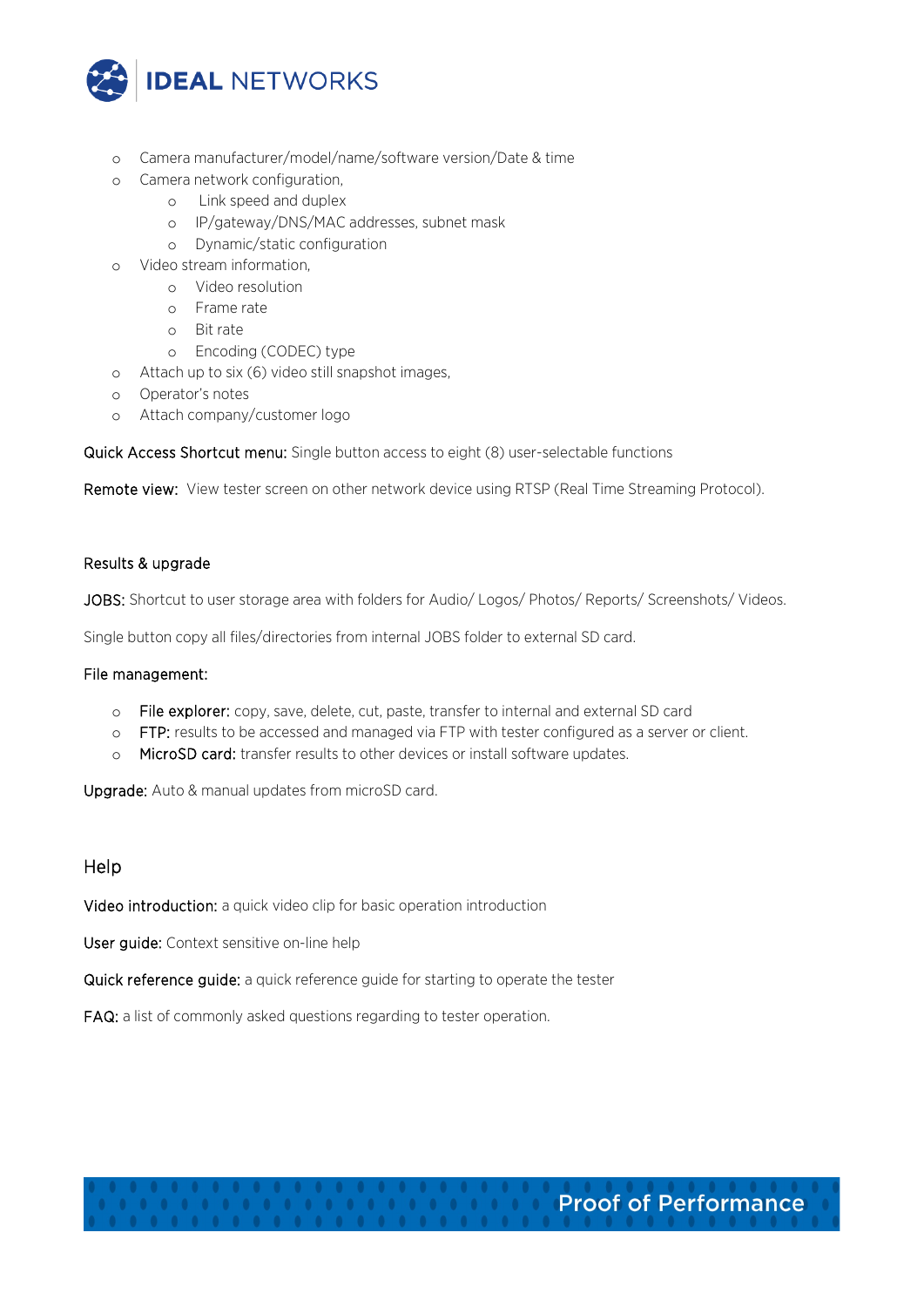

# General

Display:

- o Screen: 7 inch capacitive touch screen with 1920x1200 resolution (324 ppi).
- o Screen locking: user password setting for secured tester access.
- o Screen rotation: rotating screen for ceiling camera adjustment before mounting.
- o Sleep timer: 1-30 min, disengage.

Storage: 10GB internal SD card, 8GB external microSD card included (supports up to 16 GB).

Date & Time: Date, Time & time zone selection, 24 hours format, manual and auto sync.

Power: Charger: input 110-240VAC, 50/60Hz, 0.6A; output 12VDC, 2A, centre pin positive polarity; US, UK, EU, Australia AC plug adapters.

### Battery:

- o Capacity: Field user exchangeable 7.4V Lithium polymer battery, 5000mAh, 37Wh
- o Operation time: 10 hour (typical) continuous operation without external PoE/DC12V load; 4.5hours (typical) with 3.5 watt PoE camera load.
- o Charge time: < 8 hours from empty.

Language: English, French, German, Spanish, Italian, Portuguese, Chinese

Length units: meter, feet

Operating Temperature: -10℃---+50℃

Operating Humidity: 30%-90%

**Dimension** 252 mm x 160 mm x 48 mm/ 10.0 in x 6.3 in x 1.9 in (approximate)

Weight: 1.0 Kg/2.2 lbs (including battery)

#### Standard compliance

CE RED directive:

- EN 60950-1:2006+A11:2009+A1:2010+A12:2011+A2:2013
- FN 301 489-1 V1.9.2 (2011-09)
- EN 301 489-17 V2.2.1 (2012-09)
- EN 300 328 V1.9.1 (2015-02)
- EN 62479:2010

FCC:

• FCC Part 15 Subpart B